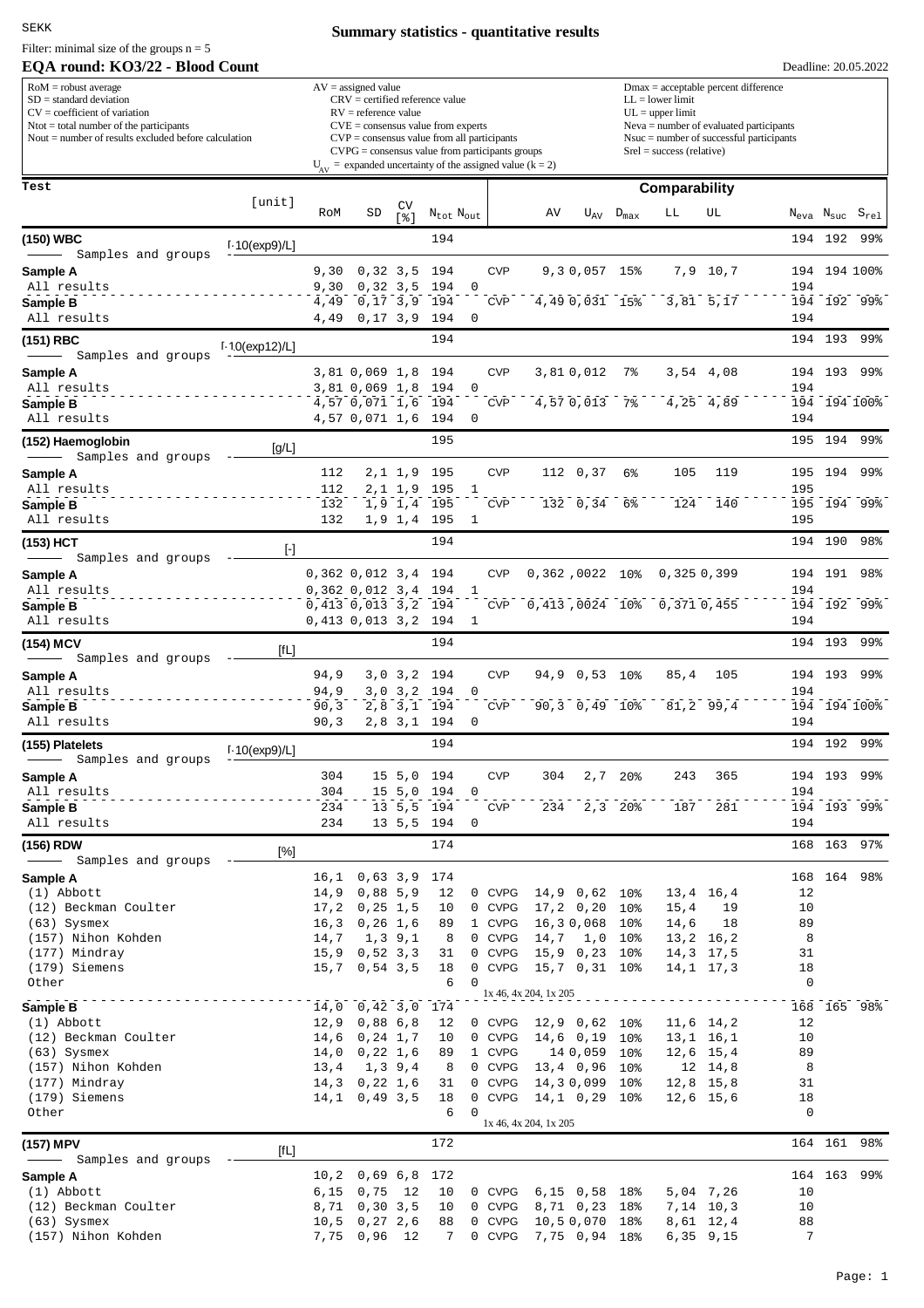# **Summary statistics - quantitative results**

# **EQA round: KO3/22 - Blood Count** Filter: minimal size of the groups  $n = 5$

| Test                                                         |                  |                |                                 |            |                                   |          | Comparability    |                                   |                                 |                                  |             |                        |             |                                                    |        |  |
|--------------------------------------------------------------|------------------|----------------|---------------------------------|------------|-----------------------------------|----------|------------------|-----------------------------------|---------------------------------|----------------------------------|-------------|------------------------|-------------|----------------------------------------------------|--------|--|
|                                                              | [unit]           | RoM            | SD                              | CV<br>5.81 | $N_{\text{tot}}$ $N_{\text{out}}$ |          |                  | AV                                |                                 | $U_{\text{AV}}$ $D_{\text{max}}$ | LL          | UL                     |             | $N_{\text{eva}}$ $N_{\text{suc}}$ $S_{\text{rel}}$ |        |  |
| (157) MPV                                                    | [fL]             |                |                                 |            | 172                               |          |                  |                                   |                                 |                                  |             |                        |             | 164 161                                            | 98%    |  |
| Samples and groups                                           |                  |                |                                 |            |                                   |          |                  |                                   |                                 |                                  |             |                        |             |                                                    |        |  |
| Sample A<br>(177) Mindray                                    |                  | 10, 2          | $10, 2$ 0,69 6,8<br>0, 55, 5, 3 |            | 172<br>33                         |          | 0 CVPG           |                                   | $10, 2$ 0, 23 18%               |                                  |             | 8,36 12,1              | 33          | 164 163                                            | 99%    |  |
| (179) Siemens                                                |                  | 10,9           | 0,83,7,7                        |            | 16                                |          | 0 CVPG           |                                   | 10,9 0,51 18%                   |                                  |             | 8,93 12,9              | 16          |                                                    |        |  |
| Other                                                        |                  |                |                                 |            | 8                                 | $\Omega$ |                  | 1x 46, 2x 179/703, 4x 204, 1x 205 |                                 |                                  |             |                        | 0           |                                                    |        |  |
| Sample B                                                     |                  | 10,1           | 0,85,8,4                        |            | 172                               |          |                  |                                   |                                 |                                  |             |                        |             | 164 161 98%                                        |        |  |
| $(1)$ Abbott<br>(12) Beckman Coulter                         |                  | 6,16<br>8,61   | 0,92<br>0, 35, 4, 0             | 15         | 10<br>10                          |          | 0 CVPG<br>0 CVPG |                                   | 6,16 0,71 18%<br>8,61 0,27      | 18%                              |             | 5,05 7,27<br>7,06 10,2 | 10<br>10    |                                                    |        |  |
| $(63)$ Sysmex                                                |                  | 10,4           | 0,42,4,0                        |            | 88                                |          | 0 CVPG           |                                   | $10, 4$ 0, 11                   | 18%                              |             | 8,52 12,3              | 88          |                                                    |        |  |
| (157) Nihon Kohden                                           |                  | 7,50<br>10,4   | 1, 2                            | 16         | 7<br>33                           |          | 0 CVPG<br>0 CVPG | 7,5                               | 1, 2                            | 18%                              |             | $6,15$ 8,85            | 7<br>33     |                                                    |        |  |
| (177) Mindray<br>(179) Siemens                               |                  | 10,8           | 0,68,6,5<br>0,90,8,4            |            | 16                                |          | 0 CVPG           |                                   | $10, 4$ 0,29<br>$10,8$ 0,55 18% | 18%                              |             | 8,52 12,3<br>8,85 12,8 | 16          |                                                    |        |  |
| Other                                                        |                  |                |                                 |            | 8                                 | $\Omega$ |                  | 1x 46, 2x 179/703, 4x 204, 1x 205 |                                 |                                  |             |                        | 0           |                                                    |        |  |
| (158) PDW [%]                                                |                  |                |                                 |            | 30                                |          |                  |                                   |                                 |                                  |             |                        | 24          | 21                                                 | 88%    |  |
| Samples and groups                                           | [%]              |                |                                 |            |                                   |          |                  |                                   |                                 |                                  |             |                        |             |                                                    |        |  |
| Sample A<br>(12) Beckman Coulter                             |                  | 28, 9<br>16, 9 | 18<br>0, 37, 2, 2               | 63         | 30<br>7                           |          | 0 CVPG           |                                   |                                 |                                  |             | 14,3 19,5              | 24<br>7     | 22                                                 | 92%    |  |
| (157) Nihon Kohden                                           |                  | 17,5           | 0,89,5,1                        |            | 7                                 |          | 0 CVPG           |                                   | $16,9$ 0,36<br>17,5 0,86 15%    | 15%                              |             | 14,8 20,2              | 7           |                                                    |        |  |
| (179) Siemens                                                |                  | 49,8           |                                 | 7,2 14     | 10                                |          | 0 CVPG           | 49,8                              |                                 | $5, 5$ 15%                       |             | $42, 3$ 57, 3          | 10          |                                                    |        |  |
| Other                                                        |                  |                |                                 |            | 6                                 | $\Omega$ |                  | 1x 46, 2x 179/703, 2x 204, 1x 205 |                                 |                                  |             |                        | 0           |                                                    |        |  |
| Sample B                                                     |                  | 27,4           |                                 | 16 59      | 30                                |          |                  |                                   |                                 |                                  |             |                        | 24          |                                                    | 21 88% |  |
| (12) Beckman Coulter<br>(157) Nihon Kohden                   |                  | 16, 8<br>17,0  | 0,150,88<br>0,82,4,8            |            | 7<br>7                            |          | 0 CVPG<br>0 CVPG | 16,8<br>17                        | $0,14$ 15%<br>$0,79$ 15%        |                                  |             | 14,2 19,4<br>14,4 19,6 | 7<br>7      |                                                    |        |  |
| (179) Siemens                                                |                  | 46,0           |                                 | $6, 6$ 14  | 10                                |          | 0 CVPG           | 46                                |                                 | $5,1$ 15%                        |             | $39,1$ 52,9            | 10          |                                                    |        |  |
| Other                                                        |                  |                |                                 |            | 6                                 | $\Omega$ |                  | 1x 46, 2x 179/703, 2x 204, 1x 205 |                                 |                                  |             |                        | 0           |                                                    |        |  |
| (165) PDW [fL]<br>- Samples and groups                       | [fL]             |                |                                 |            | 88                                |          |                  |                                   |                                 |                                  |             |                        | 87          | 84                                                 | 97%    |  |
| Sample A                                                     |                  | 11,7           | 0,63,5,4                        |            | 88                                |          |                  |                                   |                                 |                                  |             |                        | 87          | 86                                                 | 99%    |  |
| $(63)$ Sysmex                                                |                  | 11,7           | 0,62,5,3                        |            | 87                                |          | 0 CVPG           | 11,7 0,16 15%                     |                                 |                                  |             | 9,94 13,5              | 87          |                                                    |        |  |
| Other                                                        |                  |                |                                 |            | $\mathbf{1}$                      | 0        | 1x 204           |                                   |                                 |                                  |             |                        | 0           |                                                    |        |  |
| Sample B                                                     |                  |                | $12, 2$ 0,92 7,5                |            | 88                                |          |                  |                                   |                                 |                                  |             |                        | 87          |                                                    | 84 97% |  |
| $(63)$ Sysmex<br>Other                                       |                  |                | $12, 2$ 0,90 7,4                |            | 87<br>$\mathbf{1}$                | $\Omega$ | 0 CVPG           | 12,2 0,24 15%                     |                                 |                                  |             | $10, 3$ 14,1           | 87<br>0     |                                                    |        |  |
|                                                              |                  |                |                                 |            |                                   |          | 1x 204           |                                   |                                 |                                  |             |                        |             |                                                    |        |  |
| (166) PDW [-]<br>Samples and groups                          | $[\cdot]$        |                |                                 |            | 34                                |          |                  |                                   |                                 |                                  |             |                        | 34          | 33                                                 | 97%    |  |
| Sample A                                                     |                  |                | $16, 1$ 0, 41 2, 5              |            | 34                                |          |                  |                                   |                                 |                                  |             |                        | 34          | 33                                                 | 97%    |  |
| $(1)$ Abbott                                                 |                  | 19,4           |                                 | 1, 1, 5, 7 | 7                                 |          | 0 CVPG           |                                   | 19,4 1,1 15%                    |                                  |             | $16, 4$ 22, 4          | 7           |                                                    |        |  |
| (177) Mindray                                                |                  | 16,0           | 0, 23, 1, 4                     |            | 27<br>34                          |          | 0 CVPG           |                                   | 16 0,11 15%                     |                                  |             | 13,6 18,4              | 27<br>34    |                                                    | 33 97% |  |
| Sample B<br>(1) Abbott                                       |                  | 16,0<br>19,1   | 0, 37, 2, 3<br>0,74,3,9         |            | 7                                 |          | 0 CVPG           |                                   | 19,1 0,72 15%                   |                                  | 16,2        | 22                     | 7           |                                                    |        |  |
| (177) Mindray                                                |                  | 16,0           | $0,19$ 1,2                      |            | 27                                |          | 0 CVPG           |                                   | 16 0,089 15%                    |                                  |             | 13,6 18,4              | 27          |                                                    |        |  |
| (160) Neutrophiles                                           | $1.10$ (exp9)/L] |                |                                 |            | 149                               |          |                  |                                   |                                 |                                  |             |                        |             | 141 137 97%                                        |        |  |
| Samples and groups<br>Sample A                               |                  |                | 5,32 0,18 3,5 149               |            |                                   |          |                  |                                   |                                 |                                  |             |                        |             | 141 139 99%                                        |        |  |
| All results (without individual                              |                  | 5,33           |                                 |            | 0, 17, 3, 3, 141                  |          | 1 CVP            |                                   | 5,330,036 25%                   |                                  |             | 3,99 6,67              | 141         |                                                    |        |  |
| groups)<br>(765) Abbott CELL-DYN Ruby                        |                  | 4,99           | 0,34,6,8                        |            | 8                                 |          | 0 CVPG           |                                   | 4,99 0,26 25%                   |                                  |             | 3,74 6,24              | $\mathbf 0$ |                                                    |        |  |
| Sample B                                                     |                  |                | 3,32 0,18 5,5 149               |            |                                   |          |                  |                                   |                                 |                                  |             |                        |             | 141 137 97%                                        |        |  |
| All results (without individual<br>groups)                   |                  | 3,34           | 0, 16, 4, 8                     |            | 141                               |          | 1 CVP            |                                   | 3,34 0,033 25%                  |                                  |             | 2,5 4,18               | 141         |                                                    |        |  |
| (765) Abbott CELL-DYN Ruby                                   |                  |                | 2,72 0,29 11                    |            | 8                                 |          | 1 CVPG           |                                   | 2,72 0,28 25%                   |                                  | 2,04        | 3,4                    | 0           |                                                    |        |  |
| (161) Lymphocytes                                            | $1.10$ (exp9)/L] |                |                                 |            | 150                               |          |                  |                                   |                                 |                                  |             |                        |             | 142 137 96%                                        |        |  |
| Samples and groups<br>Sample A                               |                  |                | 3,21 0,13 4,1 150               |            |                                   |          |                  |                                   |                                 |                                  |             |                        |             | 142 141 99%                                        |        |  |
| All results (without individual<br>groups)                   |                  | 3,20           |                                 |            | 0, 12, 3, 8, 142                  |          | 1 CVP            |                                   | $3, 2, 0, 025$ 25%              |                                  | 2,4         | 4                      | 142         |                                                    |        |  |
| (765) Abbott CELL-DYN Ruby<br>Sample B                       |                  | 3,67           | 0,16,4,2<br>0,714 0,047 6,6 150 |            | 8                                 |          | 0 CVPG           |                                   | 3,67 0,12 25%                   |                                  |             | 2,75 4,59              | $\mathbf 0$ | 142 137 96%                                        |        |  |
| All results (without individual                              |                  |                | $0,709$ 0,043 6,0               |            | 142                               |          | 2 CVP            | 0,709,0089                        |                                 | 25%                              | 0,531 0,887 |                        | 142         |                                                    |        |  |
| groups)<br>(765) Abbott CELL-DYN Ruby                        |                  |                | $1,12$ 0,33                     | 30         | 8                                 |          | 0 CVPG           |                                   | 1,12 0,25 25%                   |                                  | 0,84        | 1,4                    | 0           |                                                    |        |  |
| (162) Monocytes                                              |                  |                |                                 |            | 148                               |          |                  |                                   |                                 |                                  |             |                        |             | 132 129                                            | 98%    |  |
| Samples and groups                                           | $1.10$ (exp9)/L] |                |                                 |            |                                   |          |                  |                                   |                                 |                                  |             |                        |             |                                                    |        |  |
| Sample A                                                     |                  |                | 0,544 0,087                     |            | 16 148                            |          |                  |                                   |                                 |                                  |             |                        |             | 132 130 98%                                        |        |  |
| All results (without individual<br>groups)                   |                  |                | 0,560 0,074                     |            | 13 132                            |          | 0 CVP            |                                   | 0,560,01650                     |                                  |             | $0,28$ 0,84            | 132         |                                                    |        |  |
| (737) Siemens Advia 120, 2120, 2120i 0,422 0,045<br>Sample B |                  |                | 0,326,0,053                     | 11         | 16<br>16 148                      |          |                  | 0 CVPG 0,422 0,028 50%            |                                 |                                  | 0,211 0,633 |                        | 0           | 132 130 98%                                        |        |  |

Deadline: 20.05.2022